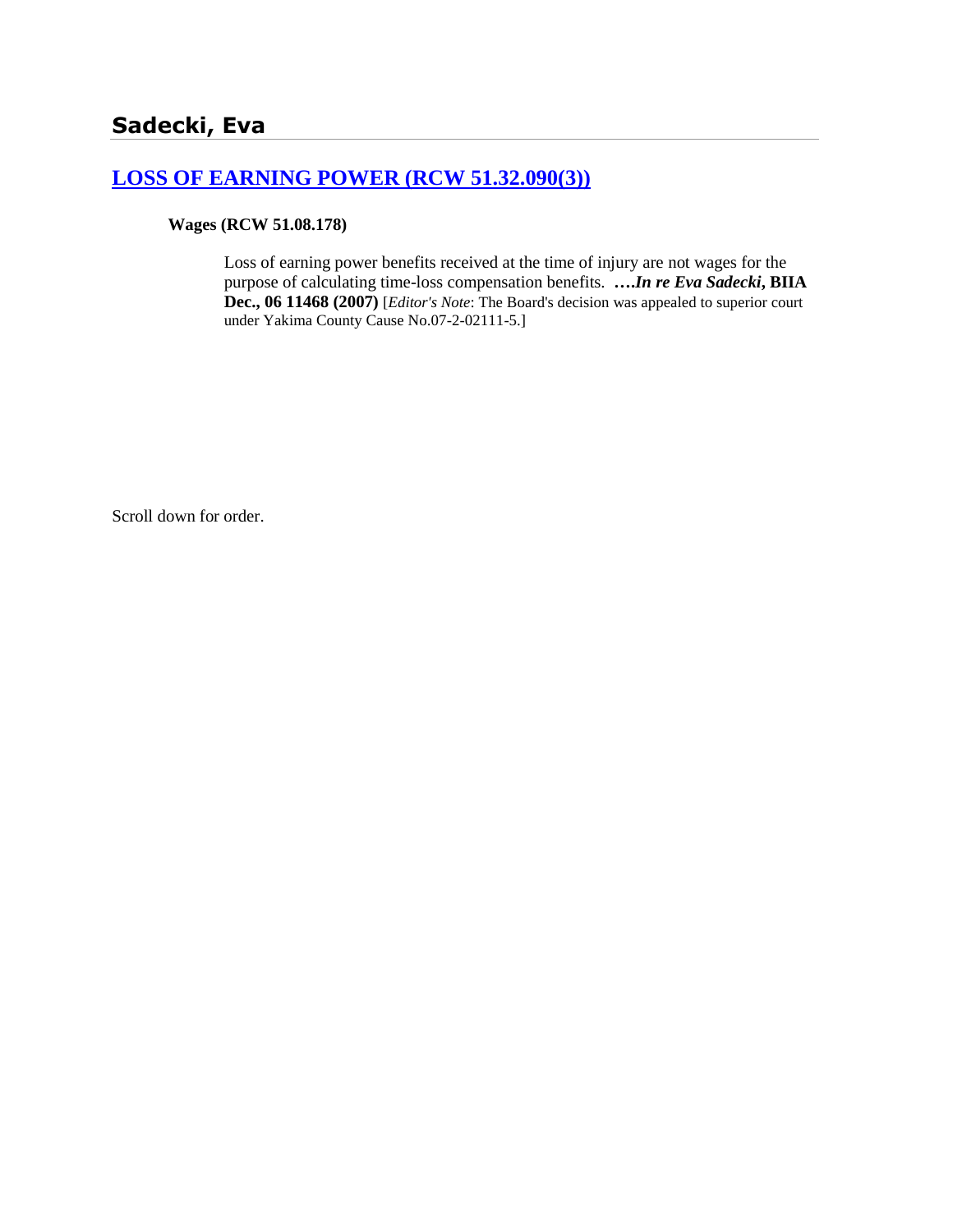## **BEFORE THE BOARD OF INDUSTRIAL INSURANCE APPEALS STATE OF WASHINGTON**

**)**

**IN RE: EVA C. SADECKI ) DOCKET NO. 06 11468**

**CLAIM NO. Y-719137 ) DECISION AND ORDER**

APPEARANCES:

Claimant, Eva C. Sadecki, by Smart Connell & Childers, P.S., per Darrell K. Smart

Employer, Yakima Regional Medical Center, None

Department of Labor and Industries, by The Office of the Attorney General, per James A. Yockey, Assistant

The claimant, Eva C. Sadecki, filed an appeal with the Board of Industrial Insurance Appeals on February 6, 2006, from an order of the Department of Labor and Industries dated December 14, 2005. In that order, the Department affirmed its February 17, 2004 order in which it established the claimant's wage rate. The Department order is **AFFRIMED.**

# **DECISION**

Pursuant to RCW 51.52.104 and RCW 51.52.106, this matter is before the Board for review and decision on timely Petitions for Review filed by the claimant and the Department to a Proposed Decision and Order issued on April 3, 2007, in which the industrial appeals judge reversed and remanded the order of the Department dated December 14, 2005.

The Board has reviewed the evidentiary rulings in the record of proceedings and finds that no prejudicial error was committed. The rulings are affirmed.

In this appeal, the claimant, Eva Sadecki, contends that the Department erred in its calculation of her time loss compensation rate in Claim No. Y-719137. We have granted review to affirm the Department order.

To explain our decision, it is necessary to include some background regarding a prior industrial insurance claim filed by Ms. Sadecki. On October 17, 2002, Ms. Sadecki injured her neck in the course of her employment with Yakima Providence Medical Center (the Medical Center). She filed Claim No. W-750290 (the W-claim), which was allowed. As of the date of the October 17, 2002 injury, her total gross monthly wage was \$4,810.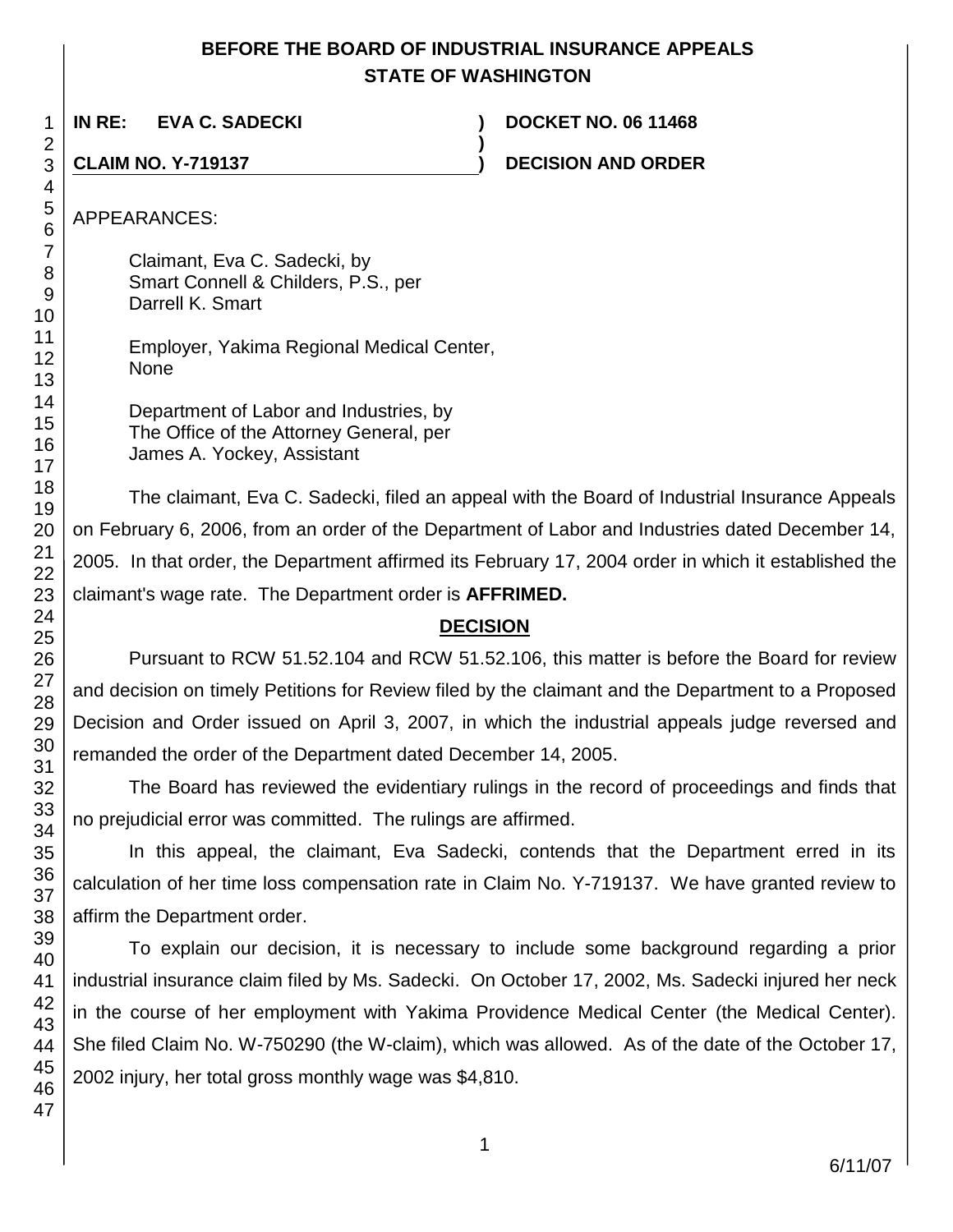46 47

In 2003, Ms. Sadecki underwent a C5-6 fusion as treatment for the W-claim industrial injury. Following the surgery, Ms. Sadecki was released to work with restrictions on lifting, pushing, or pulling more than 25 pounds. She worked at the Medical Center as a supervisor for three days, but found that she could not perform the job. Ms. Sadecki then worked in a temporary position as a supervisor clerk until September 2003, when she started as a staffing coordinator for the Medical Center. The staffing coordinator position paid \$17.45 an hour and Ms. Sadecki averaged 32 hours a week. Her employer did not provide health care benefits. Ms. Sadecki was paid loss of earning benefits in the W-claim.

On December 30, 2003, Ms. Sadecki sustained a low back injury in the course of her employment as staffing coordinator with the Medical Center. She filed Claim No. Y-719137 (the Y-claim), which was allowed. Ultimately, Ms. Sadecki underwent lumbar surgery as treatment for her December 30, 2003 injury.

As of the date of the Y-claim industrial injury (December 30, 2003), the W-claim remained open and she was receiving loss of earning power benefits in the amount of \$1,260.74 every 14 days. On May 4, 2006, the Board issued an Order on Agreement of Parties closing the W-claim with loss of earning power as paid through December 30, 2003, inclusive; and paying a permanent partial disability award of Category 3 permanent cervical and cervico-dorsal impairment. The factual basis for the order included the parties' agreement that, as of December 31, 2003, Ms. Sadecki was no longer entitled to loss of earning power benefits under the W-claim; and that any new disability is attributable to the Y-claim.

Ms. Sadecki currently is receiving time loss compensation in the Y-claim. The Department's wage calculation for this claim, which is at issue in the present appeal, was based solely on her \$2,512.80 average monthly wage as of the date of injury, December 30, 2003. Ms. Sadecki argues that the loss of earning power benefits paid in the Y-claim do not fully compensate her for lost earning capacity because they do not reflect the additional loss of earning power caused by her October 17, 2002 injury.

We are sympathetic to Ms. Sadecki's circumstance but cannot identify any legal basis for providing the relief she seeks. Ms. Sadecki cites *In re Lloyd Larson*, BIIA 86 0479 (1988), for the proposition that where there are two open claims, a worker's loss of earning under the first claim does not extinguish merely because she sustains a second industrial injury, for which she is entitled to time loss in the second claim. Ms. Sadecki does not misstate *Larson*'s holding. However, in Ms. Sadecki's case, her loss of earning power was extinguished by the May 2006 order on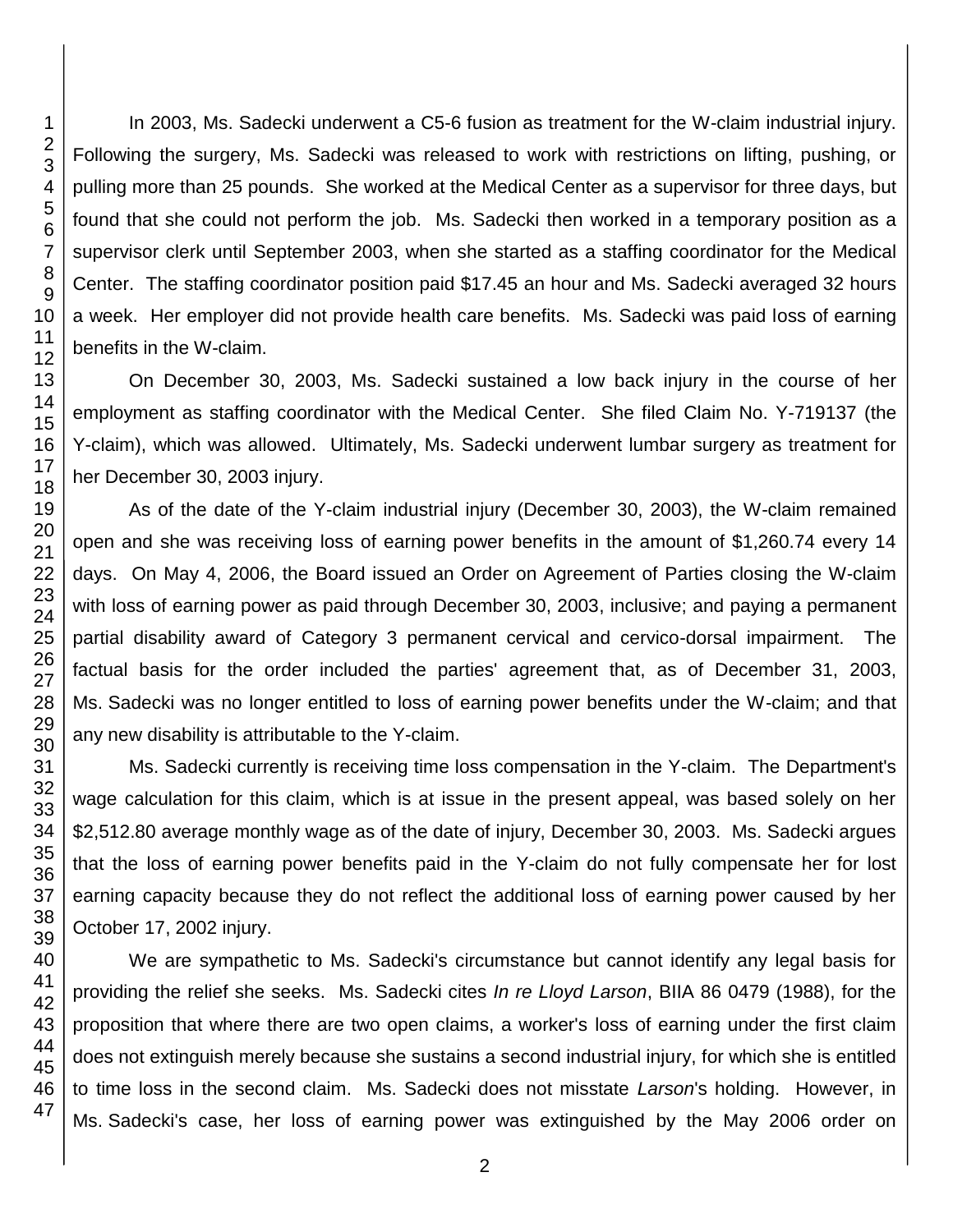agreement of parties effective December 31, 2003, the day after the December 30, 2003 industrial

Ms. Sadecki contends that, because the loss of earning power benefits in the W-claim were paid as of the date of the Y-claim injury, we should treat the loss of earning power benefits paid in the W-claim as "wages" when calculating time loss compensation in the Y-claim. Similar arguments were rejected in two prior Board decisions. In *In re Starr Vincent*, Dckt. No. 97 0190 (January 22, 1999), we found no basis in law for claimant's contention that the wage calculation in her second industrial insurance claim should include in the loss of earning power benefits from a prior claim. Similarly, in *In re Ronnie L. Sanders*, Dckt. No. 99 14713 (December 5, 2000), we determined that Mr. Sanders had "not shown that the Legislature intended that the basis for time loss compensation would include loss of earning power benefits under another, open industrial insurance claim." *Sanders* at 4. We find no reason to overturn this precedent.

In the alternative, Ms. Sadecki asks that we use the wage rate from the October 17, 2002 injury claim (the W-claim) as the wage rate in the December 30, 2003 injury claim (the Y-claim). We reject Ms. Sadecki's request because it is inconsistent with the plain language of RCW 51.08.178(1), which mandates the use of wages received by the claimant, as of the date of injury, as the basis for the wage compensation rate in an industrial insurance claim.

After consideration of the Proposed Decision and Order; the claimant's Petition for Review; the Department's Petition for Review, and a careful review of the entire record before us, we make

# **FINDINGS OF FACT**

1. On January 9, 2004, the claimant, Eva C. Sadecki, filed an Application for Benefits with the Department of Labor and Industries for an injury she sustained on December 30, 2003, in the course of her employment with Yakima Regional Medical Center. The claim was allowed and benefits paid. On February 17, 2004, the Department issued an order in which it set the claimant's wage rate based on a wage at the time of injury of \$17.45 per hour, eight hours per day, four days per week, for a total of \$2,512.80 per month; and her status of married with no dependent children. On March 3, 2004, Ms. Sadecki filed a protest of the February 17, 2004 Department order. On December 14, 2005, the Department issued an order in which it affirmed its February 17, 2004 order. On February 6, 2006, claimant filed a Notice of Appeal of the December 14, 2005 order. On March 17, 2006, the Board issued an order in which it granted the appeal; assigned Docket No. 06 11468; and directed that further proceedings be held.